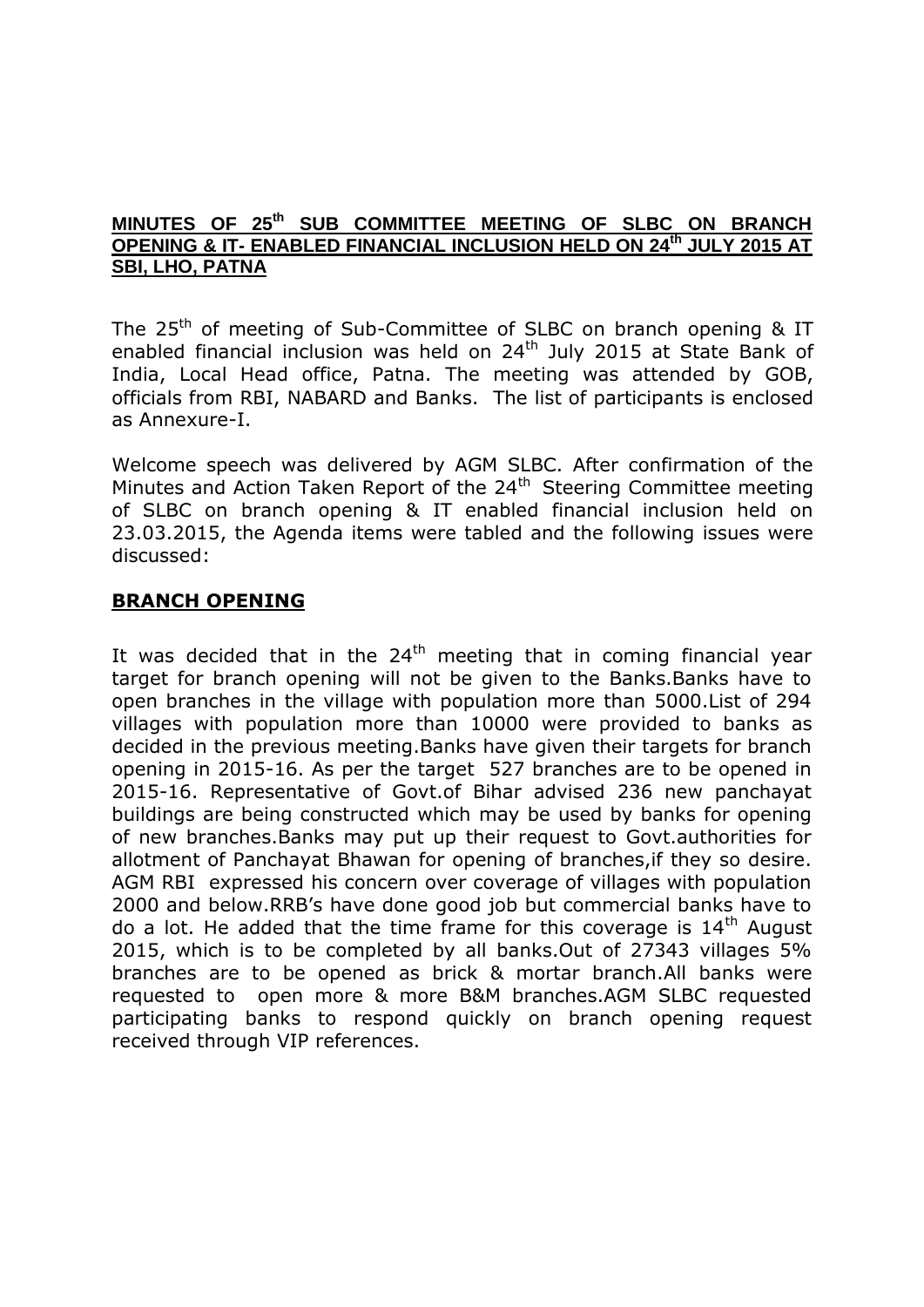## **BANK MITRAS**

BC in all SSA's should work on regular basis.Four banks whose uploading of BCA's detail is pending are requested to upload remaining Bank Mitras data,latest by 05.08.2015.AGM,SLBC requested to review their BCA position and act accordingly.In the meeting the issue of uploading the details of Bank Mitras on SLBC site was raised.

# **FLC**

FLC materials to be supplied to all branches as per their requirement by respective banks. RBI AGM informed that standard FLC materials are loaded on RBI's site.FLC materials can be printed by SLBC as per requirement received through requisition from all banks for whole year.Bank's have to assess their requirement and send it to SLBC.NABARD will bear the cost of printing FLC materials to be supplied by SLBC to Banks. .PIN delivery is still a major issue and a huge number of PIN delivery is still pending at branches.Banners and posters needs to be displayed in the branches for FLC purpose.The issue of large no.of zero balance accounts opened under PMJDY was also discussed in the meeting. It was decided to reduce the numbers at the earliest and to give OD facility to all eligible accounts.AGM,RBI requested the Banks to advise branches & CSPs to inform the customers to transact in their account through Rupay Card for getting the benefits of insurance.All banks were requested to speed up Aadhar Seeding in the accounts.This will protect our interest also.

The meeting ended with vote of thanks by AGM SLBC.